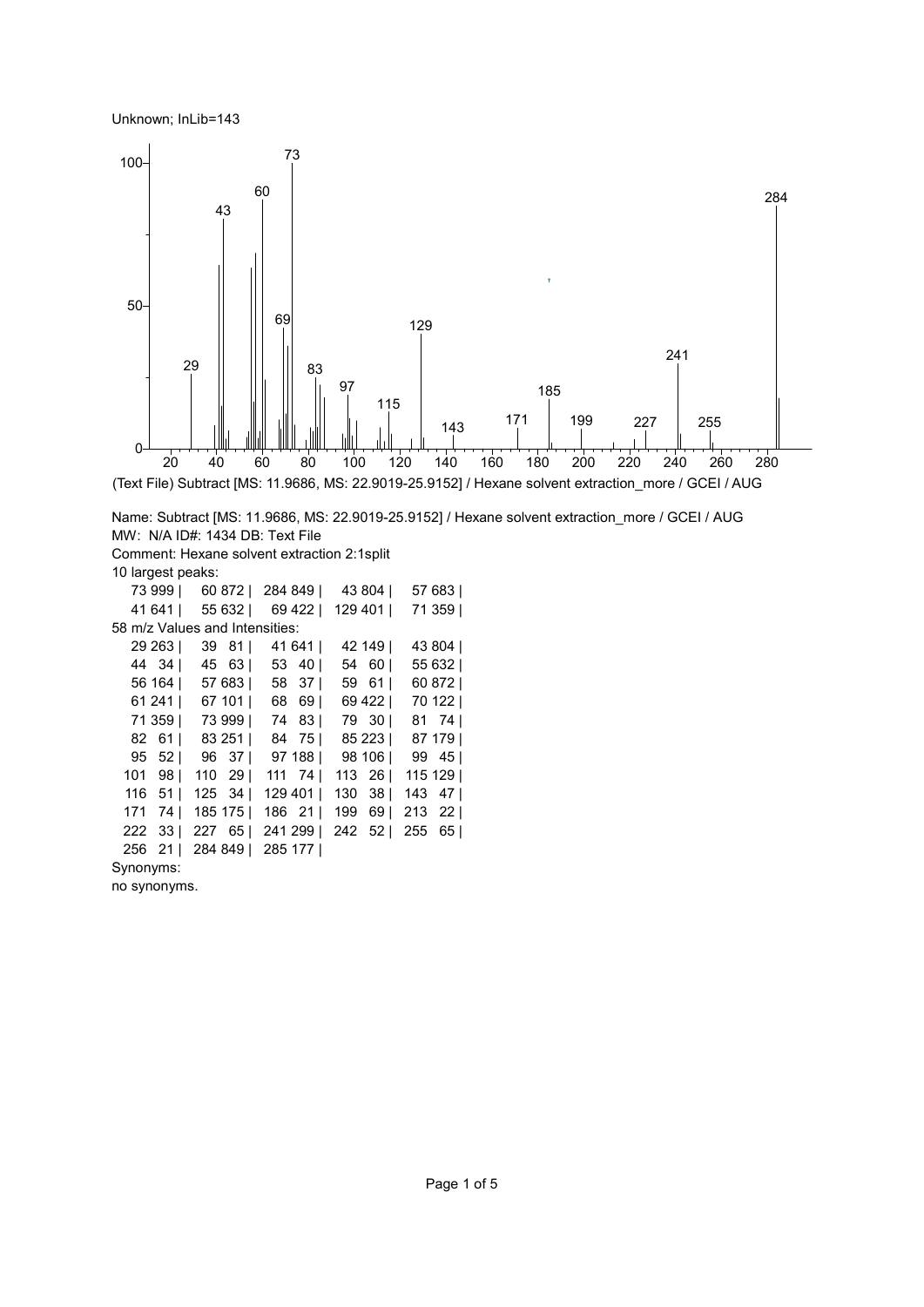Hit 1 : Octadecanoic acid C18H36O2; MF: 866; RMF: 866; Prob 61.8%; CAS: 57-11-4; Lib: replib; ID: 3197.





Name: Octadecanoic acid Formula: C<sub>18</sub>H<sub>36</sub>O<sub>2</sub> MW: 284 Exact Mass: 284.27153 CAS#: 57-11-4 NIST#: 36485 ID#: 3197 DB: replib Other DBs: Fine, TSCA, RTECS, EPA, HODOC, NIH, EINECS, IRDB Contributor: R.T.HOLMAN,UNIVERSITY OF MINNESOTA Related CAS#: 8037-40-9; 197923-10-7; 294203-07-9; 39390-61-9; 58392-66-8; 8013-28-3; 8023-06-1; 8037-83 -0; 8039-51-8; 8039-52-9; 8039-53-0; 8039-54-1 InChIKey: QIQXTHQIDYTFRH-UHFFFAOYSA-N Non-stereo 10 largest peaks: 43 999 | 73 840 | 60 806 | 57 758 | 41 695 | 55 637 | 29 381 | 71 371 | 69 352 | 129 318 | 209 m/z Values and Intensities: 26 5 | 27 140 | 28 77 | 29 381 | 30 11 | 31 16 | 32 5 | 36 3 | 37 1 | 38 2 | 39 82 | 40 18 | 41 695 | 42 159 | 43 999 | 44 37 | 45 77 | 46 3 | 47 3 | 50 1 | 51 2 | 52 2 | 53 34 | 54 53 | 55 637 |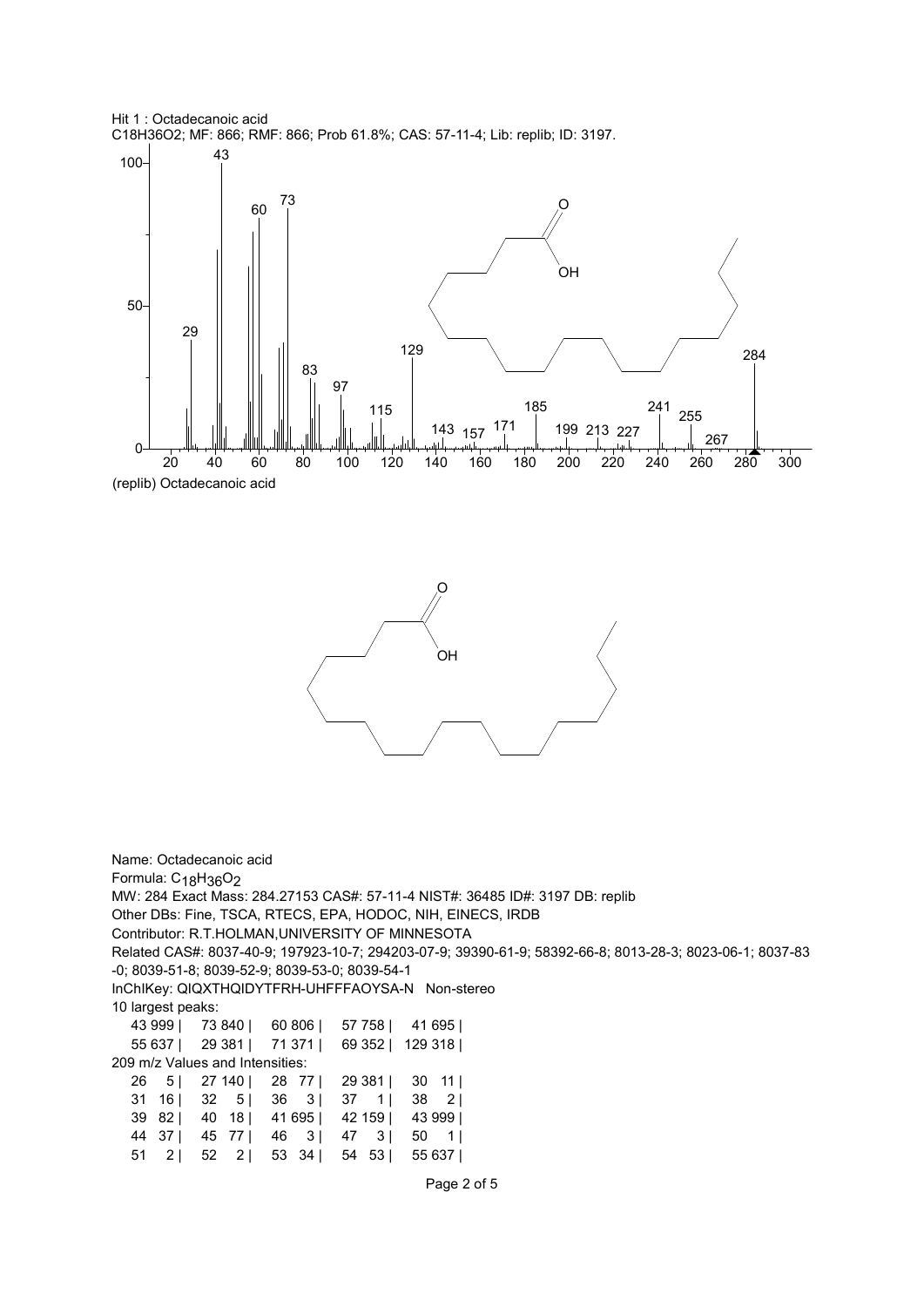|                                        | 56 164                |                       | 57 758                        | 58         | 39             | 59         | 39 I              |            | 60 806  |  |
|----------------------------------------|-----------------------|-----------------------|-------------------------------|------------|----------------|------------|-------------------|------------|---------|--|
|                                        | 61 260                | 62                    | 10                            | 63         | 2              | 64         | 1                 | 65         | 6       |  |
| 66 —                                   | 5                     | 67                    | 67                            | 68         | 58             |            | 69 352            |            | 70 101  |  |
|                                        | 71 371                | 72                    | 24                            |            | 73 840         | 74         | 77                | 75         | 7       |  |
| 76                                     | 1                     | 77                    | 4                             | 78         | 2              | 79         | 14                | 80         | 8       |  |
| 81                                     | 50                    | 82                    | 51                            |            | 83 246         |            | 84 106            |            | 85 231  |  |
| 86                                     | 19                    |                       | 87 154                        | 88         | 15             | 89         | 3                 | 90         | 1       |  |
| 91                                     | 3                     | 92                    | 1                             | 93         | 11             | 94         | 7                 | 95         | 35      |  |
| 96                                     | 41                    |                       | 97 188                        |            | 98 135         | 99         | 72                | 100        | 10      |  |
| 101                                    | 72                    | 102                   | 22                            | 103        | 3              | 104        | 2                 | 105        | 2       |  |
| 106                                    | 1                     | 107                   | 9                             | 108        | 5              | 109        | 17                | 110        | 21      |  |
| 111                                    | 91                    | 112                   | 42                            | 113        | 42             | 114        | 7                 |            | 115 106 |  |
| 116                                    | 48                    | 117                   | 4                             | 118        | 1              | 119        | 2                 | 120        | 3       |  |
| 121                                    | 16                    | 122                   | 5                             | 123        | 10             | 124        | 13                | 125        | 43      |  |
| 126                                    | 17                    | 127                   | 29                            | 128        | 4              |            | 129 318           | 130        | 34      |  |
| 131                                    | 4                     | 132                   | 1                             | 133        | 1              | 134        | 1                 | 135        | 11      |  |
| 136                                    | 3                     | 137                   | 5                             | 138        | 8              | 139        | 21                | 140        | 13      |  |
| 141                                    | 22                    | 142                   | 3                             | 143        | 41             | 144        | 7                 | 145        | 1       |  |
| 146                                    | 1                     | 147                   | 1                             | 148        | 1              | 149        | 6                 | 150        | 2       |  |
| 151                                    | 2                     | 152                   | 6                             | 153        | 12             | 154        | 9                 | 155        | 16      |  |
| 156                                    | 3                     | 157                   | 25                            | 158        | 8              | 159        | 1                 | 160        | 1       |  |
| 161                                    | 1                     | 163                   | 3                             | 164        | 1              | 165        | 1                 | 166        | 6       |  |
| 167                                    | 7                     | 168                   | 6                             | 169        | 10             | 170        | 1                 | 171        | 53      |  |
| 172<br>180                             | 14 <br>6              | 173<br>181            | 1                             | 177        | 2              | 178<br>183 | 1 <br>6           | 179<br>184 | 1 <br>1 |  |
|                                        |                       | 186                   | 6 <br>18                      | 182<br>187 | 6  <br>2       | 188        | 1                 | 189        | 1       |  |
| 191                                    | 185 120  <br>1        | 192                   | 1                             | 193        | 1              | 194        | 6                 | 195        | 3       |  |
| 196                                    | 9                     | 197                   | 3                             | 198        | 1              | 199        | 40                | 200        | 7       |  |
| 201                                    | 1                     | 208                   | 1                             | 209        | 1              | 210        | 1                 | 211        | 1       |  |
| 213                                    | 38                    | 214                   | 7                             | 215        | 1              | 219        | 1                 | 220        | 1       |  |
| 221                                    | 1                     | 222                   | 17                            | 223        | 4              | 224        | 12                | 225        | 10      |  |
| 226                                    | 1                     | 227                   | 30                            | 228        | 7              | 229        | 1                 | 237        | 1       |  |
| 238                                    | 1                     | 239                   | 1                             | 240        | 1              | 241 120    |                   | 242        | 21      |  |
| 243                                    | 2                     | 247                   | 1<br>$\overline{\phantom{a}}$ | 248        | 5              | 249        | 1                 | 250        | 1       |  |
| 251                                    | 1                     | 254                   | 19                            | 255        | 86             | 256        | 15                | 257        | 1       |  |
| 265                                    | 1 <sup>1</sup>        | 266                   | 2                             | 267        | 4              | 268        | 1<br>$\mathbf{I}$ | 269        | 1       |  |
| 284 299                                |                       | 285                   | 62                            | 286        | 7 <sub>1</sub> | 287        | 1                 |            |         |  |
| Synonyms:                              |                       |                       |                               |            |                |            |                   |            |         |  |
| 1.Stearic acid                         |                       |                       |                               |            |                |            |                   |            |         |  |
|                                        |                       | 2.n-Octadecanoic acid |                               |            |                |            |                   |            |         |  |
|                                        |                       | 3.Humko Industrene R  |                               |            |                |            |                   |            |         |  |
| 4. Hydrofol Acid 150                   |                       |                       |                               |            |                |            |                   |            |         |  |
| 5. Hystrene S-97                       |                       |                       |                               |            |                |            |                   |            |         |  |
| 6.Hystrene T-70                        |                       |                       |                               |            |                |            |                   |            |         |  |
| 7. Hystrene 80                         |                       |                       |                               |            |                |            |                   |            |         |  |
| 8.Industrene R                         |                       |                       |                               |            |                |            |                   |            |         |  |
| 9.Kam 1000                             |                       |                       |                               |            |                |            |                   |            |         |  |
| 10.Kam 2000                            |                       |                       |                               |            |                |            |                   |            |         |  |
| 11.Kam 3000                            |                       |                       |                               |            |                |            |                   |            |         |  |
| 12.Neo-Fat 18                          |                       |                       |                               |            |                |            |                   |            |         |  |
| 13.Neo-Fat 18-53                       |                       |                       |                               |            |                |            |                   |            |         |  |
| 14. Neo-Fat 18-54<br>15. Neo-Fat 18-55 |                       |                       |                               |            |                |            |                   |            |         |  |
|                                        |                       |                       |                               |            |                |            |                   |            |         |  |
| 16. Neo-Fat 18-59                      |                       |                       |                               |            |                |            |                   |            |         |  |
| 17.NAA 173<br>18.PD 185                |                       |                       |                               |            |                |            |                   |            |         |  |
|                                        |                       |                       |                               |            |                |            |                   |            |         |  |
| 19.Stearex Beads                       |                       |                       |                               |            |                |            |                   |            |         |  |
|                                        | 20. Stearophanic acid |                       |                               |            |                |            |                   |            |         |  |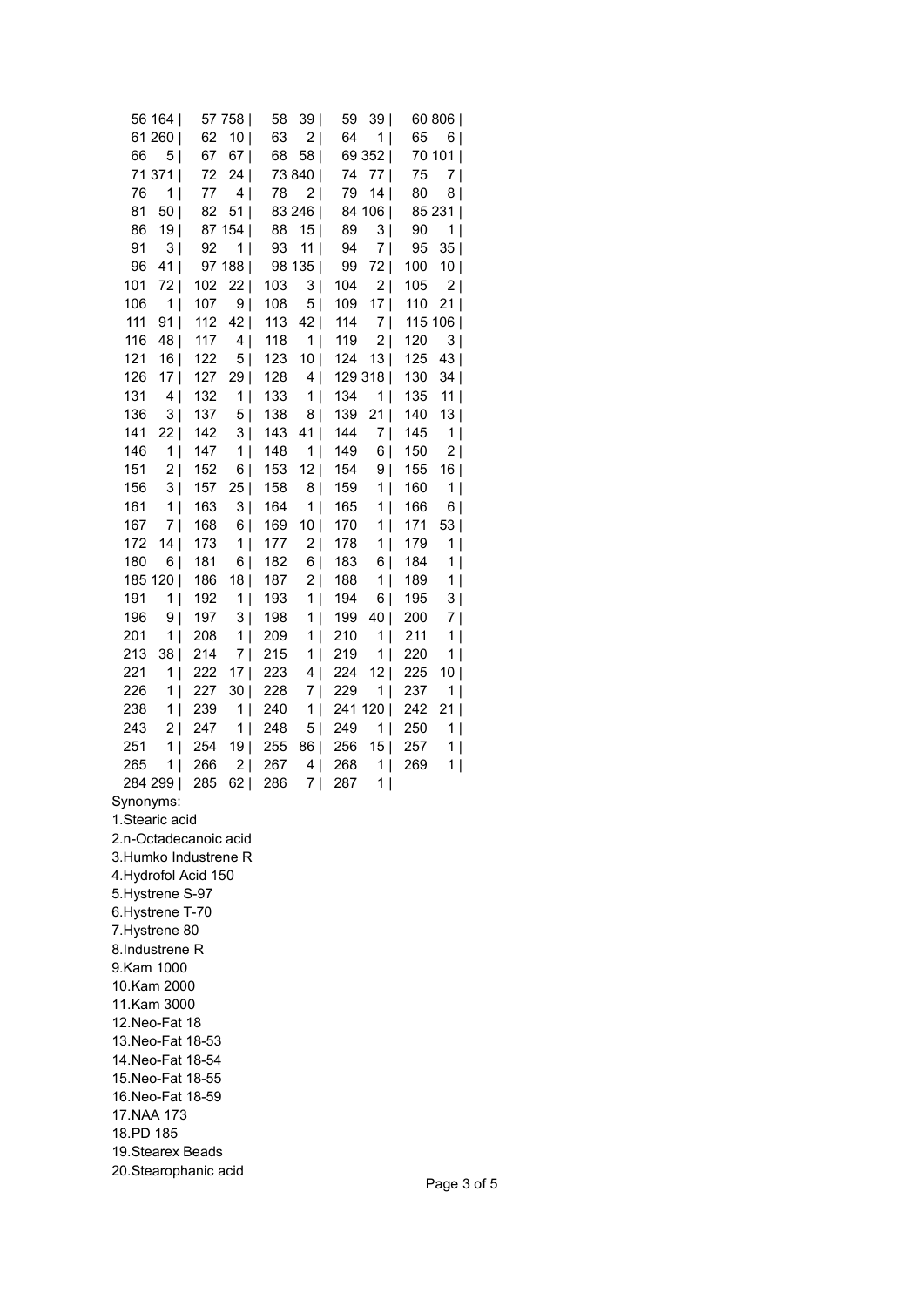21.Steric acid 22.Vanicol 23.1-Heptadecanecarboxylic acid 24.Heptadecanecarboxylic acid 25.Neo-fat 18-61 26.Pearl stearic 27.Century 1240 28.Dar-chem 14 29.Emersol 120 30.Emersol 132 31.Emersol 150 32.Formula 300 33.Glycon DP 34.Glycon TP 35.Glycon S-70 36.Glycon S-80 37.Glycon S-90 38.Groco 54 39.Groco 55 40.Groco 55L 41.Groco 58 42.Groco 59 43.Hy-phi 1199 44.Hy-phi 1205 45.Hy-phi 1303 46.Hy-phi 1401 47.Hydrofol acid 1655 48.Hydrofol acid 1855 49.Hydrofol 1895 50.Hystrene 4516 51.Hystrene 5016 52.Hystrene 7018 53.Hystrene 9718 54.Industrene 5016 55.Neo-Fat 18-S 56.Tegostearic 254 57.Tegostearic 255 58.Tegostearic 272 59.Cetylacetic acid 60.Industrene 8718 61.Industrene 9018 62.Barolub FTA 63.Loxiol G 20 64.Lunac S 20 65.Emersol 153 66.Century 1210 67.Century 1220 68.Century 1230 69.Emersol 6349 70.Hystrene 7018 FG 71.Hystrene 9718 NF FG 72.Industrene 4518 73.Industrene 7018 FG 74.n-Octadecylic acid 75.Pristerene 4904 76.Promulsin 77.Proviscol wax 78.Stearex